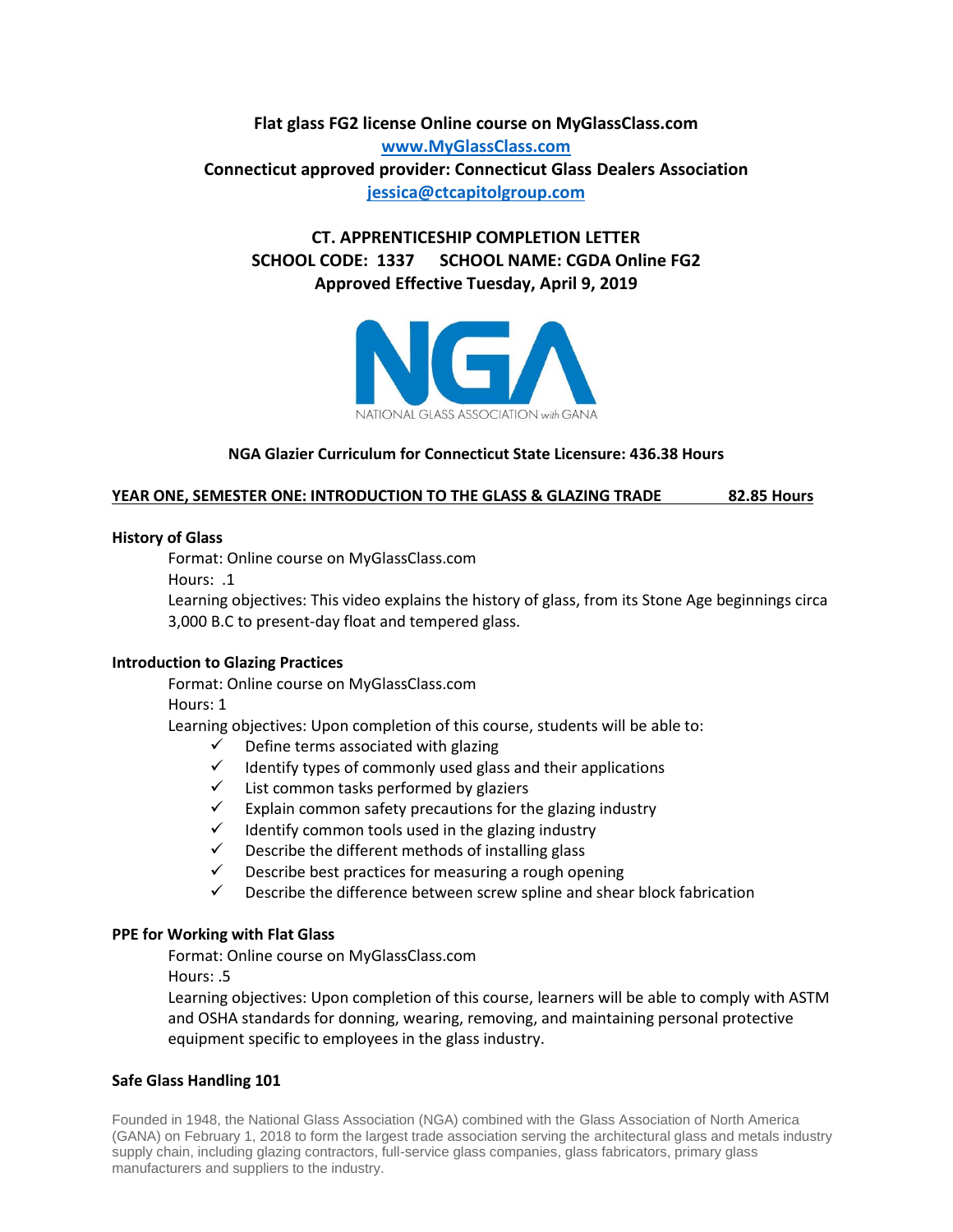Format: Online course on MyGlassClass.com Hours: .75

Learning objectives: Upon completion of this course, learners will be able to demonstrate safe glass handling when manually lifting, carrying and transferring glass to help ensure their safety as well as the safety of those around them.

## **Best Practices for Removing Broken Glass**

Format: Online course on MyGlassClass.com Hours: .5

Learning objectives: Upon completion of this course, students will be able to:

- $\checkmark$  List safety precautions to take when removing broken glass from a window frame
- $\checkmark$  Explain how to handle broken glass
- $\checkmark$  Describe best practices for removing single-pane glass
- $\checkmark$  Detail special considerations for removing broken glass

## **OSHA 30**

Format: Online course on MyGlassClass.com

Hours: 30

Learning objectives: The OSHA 30 Hour Construction Industry training course include a cross section of essential topics from OSHA Standards for Construction, 29 CFR 1926. This course is provided by the Underwriters' Laboratory (UL), an OSHA-authorized online training provider, via MyGlassClass.com. OSHA card provided by the U.S. Department of Labor upon completion.

### **Employee Safety Guide**

Format: Book

Hours: 50

Learning objectives: This reference guide helps employees learn to protect themselves and your company. Information includes forklift and scaffold safety, OSHA regulations, and how to protect yourself and others from blood borne pathogens.

Students will be quizzed on their knowledge of the manual online at MyGlassClass.com.

## **YEAR ONE, SEMESTER TWO: JOBSITE TOOLS AND EQUIPMENT 64.51 Hours**

#### **Hand and Power Tool Safety for Construction**

Format: Online course on MyGlassClass.com

Hours: .46

Learning objectives: This UL course covers the injuries and hazards associated with hand and power tools, as well as precautions for using them.

#### **Basic Rigging Awareness**

Format: Online course on MyGlassClass.com Hours: 1.4

Learning objectives: This UL course covers proper equipment to use when rigging a load, inspection and storage requirements for equipment, general safety rules for rigging, steps required to plan a rigging job, and how to plan and prepare a safe rigging job.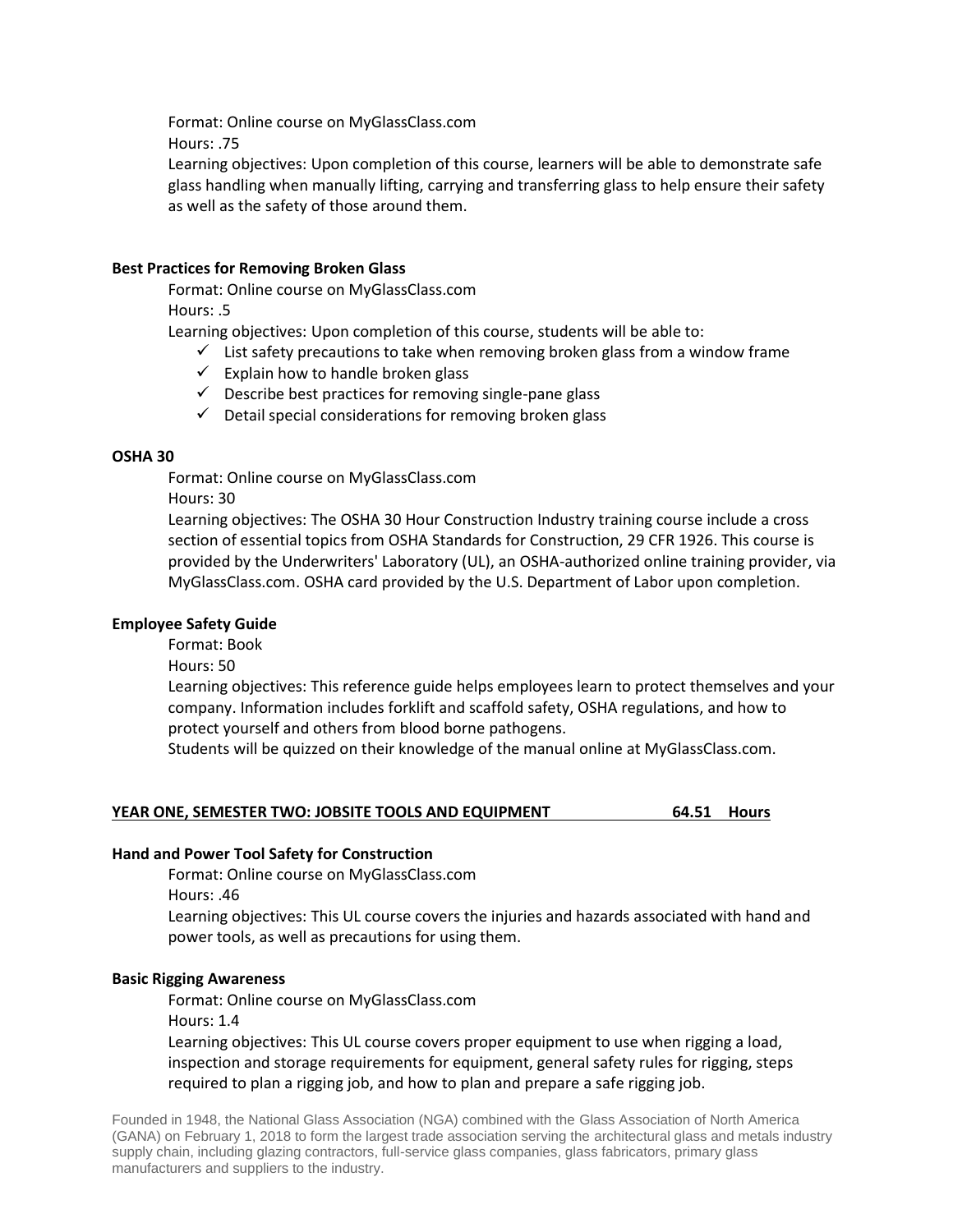### **Aerial Lifts and Scissor Lifts**

Format: Online course on MyGlassClass.com

Hours: .3

Learning objectives: This UL course covers the common hazards associated with aerial lifts; ways to prevent these common hazards; and safe pre-operation, operation and maintenance practices for this type of equipment.

## **Fall Protection**

Format: Online course on MyGlassClass.com

Hours: .75

Learning objectives: This UL course covers types of fall protection and when they are required, what employers must do to protect employees from fall hazards at work, and what kinds of fall protection can be used for different job tasks.

### **Scaffold Safety Awareness**

Format: Online course on MyGlassClass.com

Hours: .3

Learning objectives: This UL course covers common scaffold hazards, the basic principles of scaffold safety, scaffold design and wire rope shielding, inspection responsibilities, and basic fall protection safety guidelines.

### **Powered Industrial Trucks**

Format: Online course on MyGlassClass.com

Hours: 1.3

Learning objectives: This three-part UL course covers the current OSHA regulations related to pre-operation procedures, pre-operation inspection and maintenance, stability and handling loads.

## **GANA Glazing Manual, Part I (Chapters 1, 2, 4, 5, and 8)**

Format: Manual

Hours: 60

Learning objectives: Upon completion of the chapters referenced above, students will be familiar with:

- $\checkmark$  The specific properties and characteristics of heat-strengthened, chemically strengthened, coated, spandrel, laminated, insulating, bent and decorative glass, as well as mirrors.
- $\checkmark$  How to read labels on glass products
- $\checkmark$  The codes associated with safety glazing in hazardous locations
- $\checkmark$  The differences between fire-rated and fire-resistive glass products

Students will be quizzed on their knowledge of the manual online at MyGlassClass.com.

#### **YEAR TWO, SEMESTER ONE: GLASS FABRICATION 56.02 Hours**

#### **The Float Glass Manufacturing Process**

Format: Online course on MyGlassClass.com Hours: .02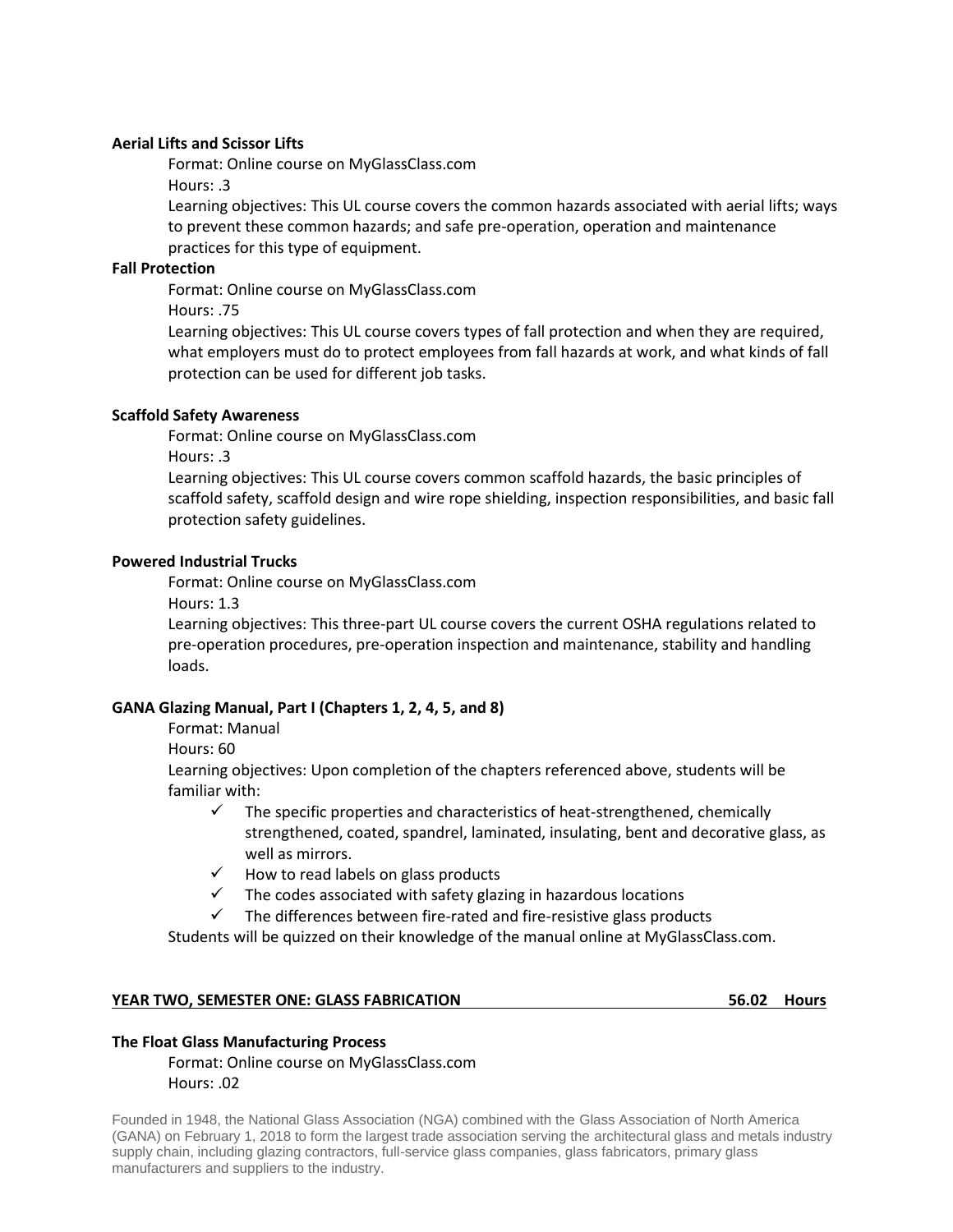Learning objectives: This video explains how float glass is made, introducing viewers to the raw materials used to create float glass and the various stages of the float glass manufacturing process.

### **Basics of Insulating Glass Units**

Format: Online course on MyGlassClass.com

Hours: .5

Learning objectives: Upon completion of this course, students will be able to:

- $\checkmark$  Define the term "Insulating Glass Unit"
- $\checkmark$  Identify and describe the various parts of an IGU
- $\checkmark$  Explain the function of an IG unit
- $\checkmark$  Identify common IGU applications
- $\checkmark$  Identify common reasons for IGU replacement

# **Glass Fabrication Tools & Techniques**

Format: Online course on MyGlassClass.com Hours: 1

Learning objectives: Upon completion of this course, students will be able to:

- $\checkmark$  Define glass shop fabrication
- $\checkmark$  Identify common tasks performed by glaziers that require the use of glass fabrication power tools
- $\checkmark$  Summarize OSHA's crystalline silica rule
- $\checkmark$  Explain safety precautions to take when using glass fabrication tools
- $\checkmark$  Identify common glass fabrication power tools
- $\checkmark$  Measure and mark glass for cutting and drilling with power tools
- $\checkmark$  Describe common glass cuts made with power tools
- $\checkmark$  Describe the steps for cutting, drilling and edging glass using power tools
- $\checkmark$  Describe proper glass disposal

## **How to Cut Glass, Part I**

Format: Online course on MyGlassClass.com

Hours: 1

Learning objectives: Upon completion of this course, students will be able to describe best practices for manually making and breaking straight cuts on glass and mirror.

## **How to Cut Glass, Part II**

Format: Online course on MyGlassClass.com

Hours: 1

Learning objectives: Upon completion of this course, students will be able to describe best practices for manually notching glass and fabricating circular glass tabletops using glass cutters, specialty glass breaking tools, and shape templates.

## **Shower Enclosure Design & Installation**

Format: Online course on MyGlassClass.com

Hours: 1

Learning objectives: Upon completion of this course, students will be able to:

 $\checkmark$  Identify various types of shower enclosures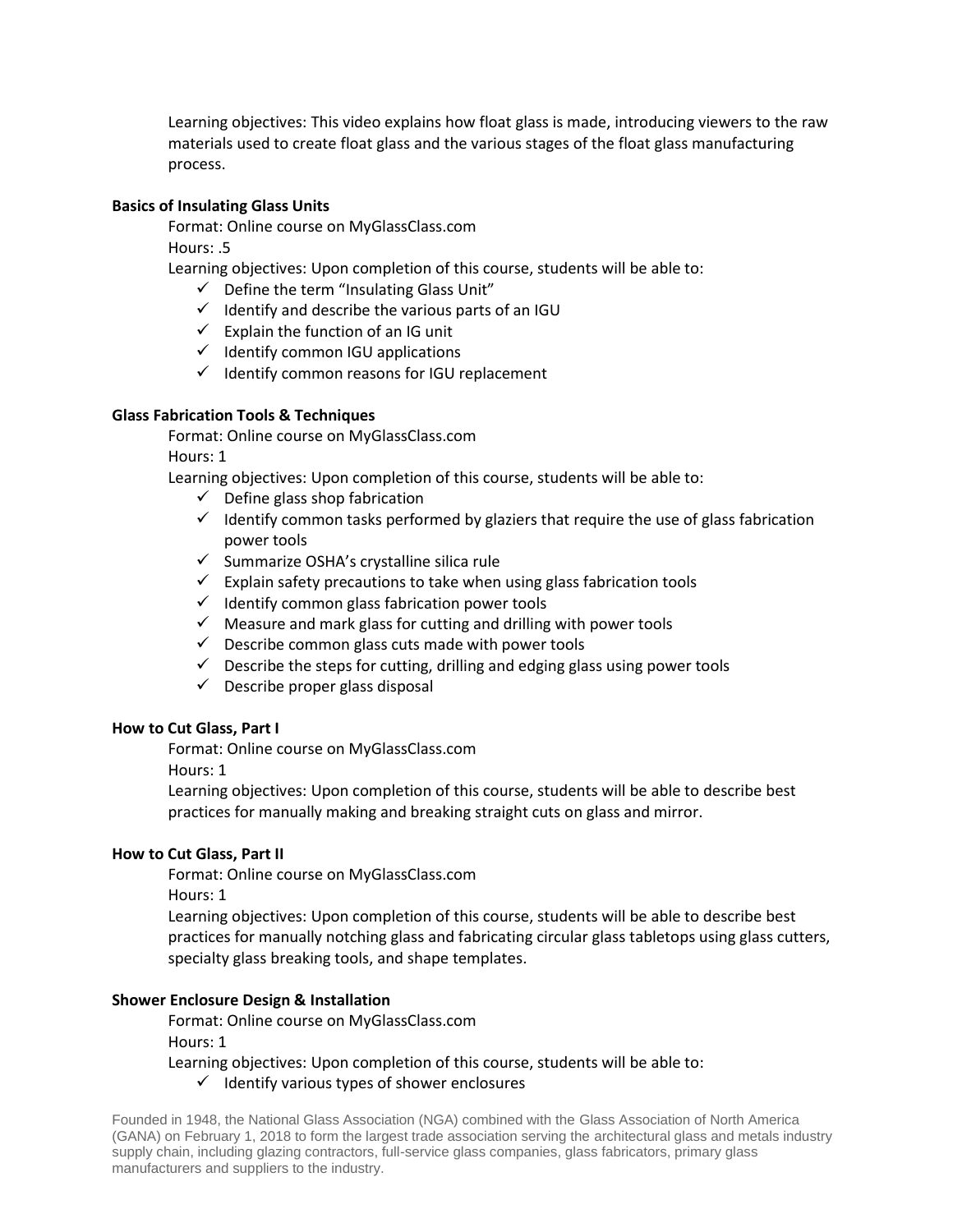- $\checkmark$  Describe some of the basic concerns when designing a frameless shower enclosure
- $\checkmark$  Describe how to safely install a frameless shower enclosure, including how to properly measure
- $\checkmark$  Explain ways to speed up installation and address common installation challenges

# **Custom Mirror Design & Installation**

Format: Online course on MyGlassClass.com

Hours: 1.5

Learning objectives: Upon completion of this course, students will be able to:

- $\checkmark$  Discuss best practices for assessing wall conditions, and measuring for fabrication and installation
- $\checkmark$  Discuss best practices for installing a custom mirror
- $\checkmark$  Identify the tools and processes for custom mirror design and installation
- $\checkmark$  Design a custom mirror, including detailed sketches and hardware selection
- $\checkmark$  Explain the steps for installing a custom mirror

# **Guide to Architectural Glass**

Format: Manual

Hours: 50

Learning objectives: Upon completion of this manual, students will be able to:

- $\checkmark$  Explain the float glass manufacturing process
- $\checkmark$  Identify types of commonly used glass
- $\checkmark$  Describe the physical properties of glass
- $\checkmark$  Identify the thermal and solar properties of float glass

Students will be quizzed on their knowledge of the manual online at MyGlassClass.com.

## **YEAR TWO, SEMESTER TWO: METAL FABRICATION & SEALANTS 62.5 Hours**

## **Basics of Architectural Aluminum**

Format: Online course on MyGlassClass.com

Hours: .5

Learning objectives: Upon completion of this course, students will be able to:

- $\checkmark$  Identify how architectural aluminum is used in the glass and glazing industry
- $\checkmark$  Explain aluminum's unique physical properties
- $\checkmark$  Identify common finishes
- $\checkmark$  Describe the characteristics of a paint finish
- $\checkmark$  Describe the characteristics of an anodized finish
- $\checkmark$  Explain the characteristics of powder coat

## **Metal Tools of the Trade**

Format: Online course on MyGlassClass.com

Hours: .5

Learning objectives: Upon completion of this course, learners will be able to identify common metal fabrication tools used to cut and drill architectural aluminum, and their appropriate uses.

## **Metal Fabrication Tools & Techniques**

Format: Online course on MyGlassClass.com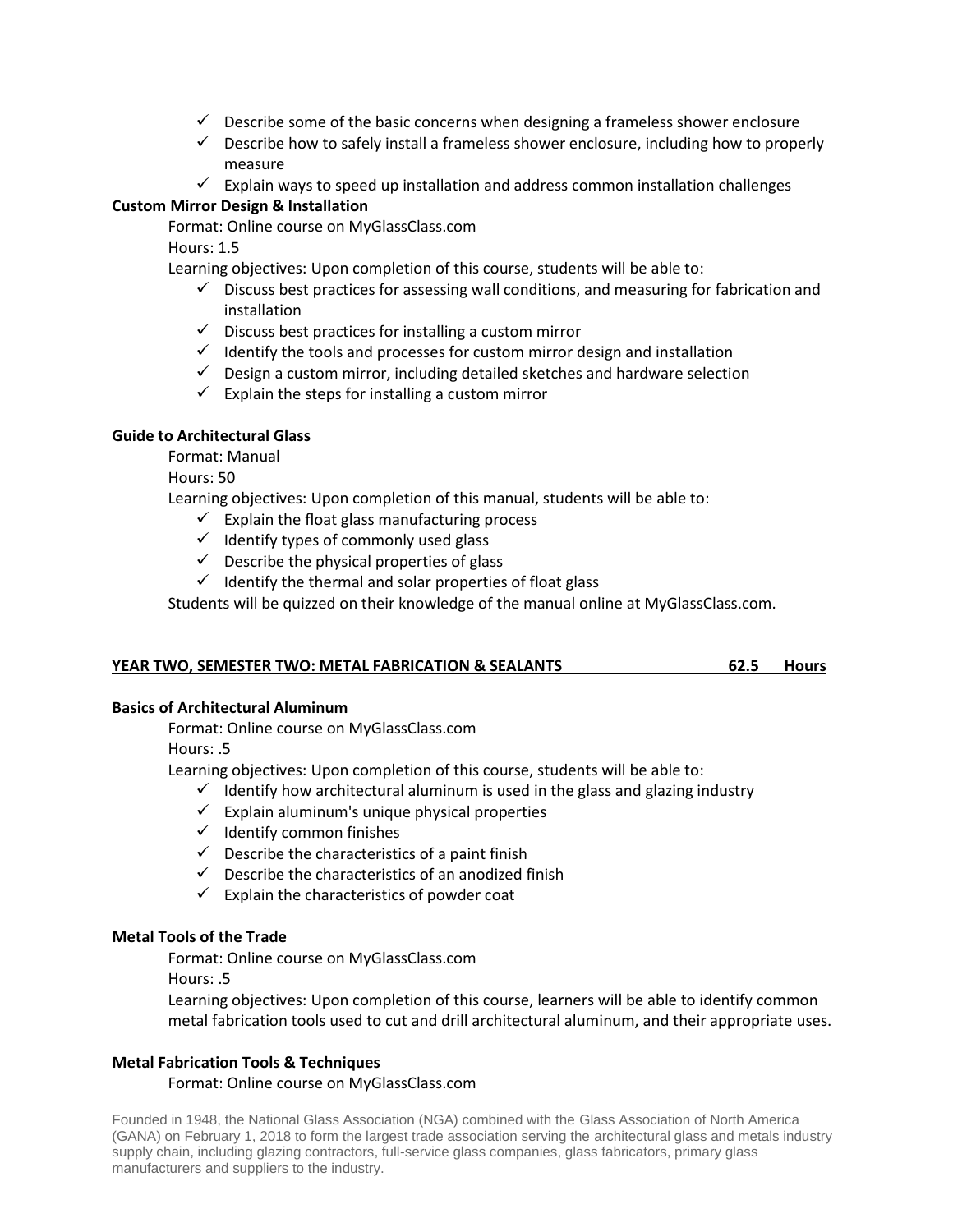Hours: 1

Learning objectives: Upon completion of this course, learners will be able to:

- $\checkmark$  Describe the ways in which architectural metals are used in construction
- $\checkmark$  Identify appropriate PPE and safety precautions when fabricating metal
- $\checkmark$  Identify precautions when working with anodized aluminum
- $\checkmark$  Identify the common tasks performed in metal fabrication
- $\checkmark$  Describe tools used to cut metal
- $\checkmark$  Describe best practices for cutting metal
- $\checkmark$  Describe best practices for drilling holes in metal

# **Basics of Sealants**

Format: Online course on MyGlassClass.com

Hours: .5

Learning objectives: Upon completion of this course, learners will be able to:

- $\checkmark$  Describe the purpose of sealants
- $\checkmark$  Identify common types of sealants and their characteristics
- $\checkmark$  Describe how sealants cure and the forces that act on them
- $\checkmark$  Identify types of sealant failure
- $\checkmark$  Explain how to select the correct sealant

## **Sealants Manual**

Format: Manual

Hours: 60

Learning objectives: Upon completion of this manual, students will be able to:

- $\checkmark$  Identify common sealants and sealant joint types
- $\checkmark$  Describe the purpose, challenges, and installation considerations related to sealant use in building envelope systems
- $\checkmark$  Describe common substrates and materials that sealants come in contact with during their service life, as well as compatibility/incompatibility issues
- $\checkmark$  Describe good sealant application practices
- $\checkmark$  Explain how to remove and re-apply sealant in remediation work
- $\checkmark$  Identify protective glazing applications for sealants

## **YEAR THREE, SEMESTER ONE: STOREFRONT & CURTAINWALL 66.5 Hours**

## **Glass & Wall Systems 101**

Format: Online course on MyGlassClass.com

Hours: .5

Learning objectives: This course provides an introductory guide to basic product definitions, as well as frequently asked questions regarding glass & glazing performance values, load requirements, and codes & standards.

# **Basics of Storefront & Entrances**

Format: Online course on MyGlassClass.com

Hours: .5

Learning objectives: Upon completion of this course, students will be able to:

 $\checkmark$  Define storefront and entrance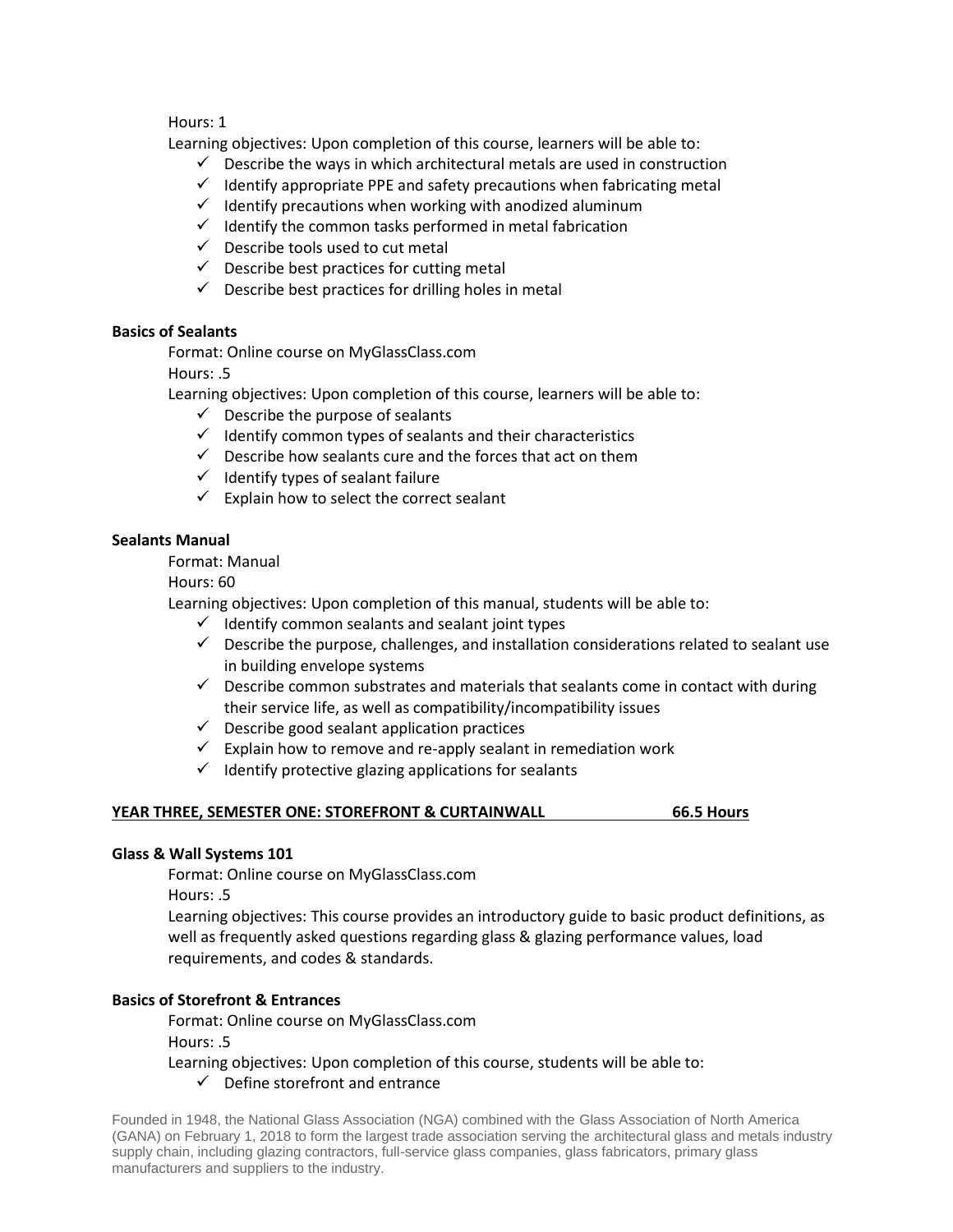- $\checkmark$  Identify and define the various parts of a storefront system
- $\checkmark$  Identify the different types of storefront systems
- $\checkmark$  Identify and define the various parts of an entrance system
- $\checkmark$  Identify the different types of entrance systems
- $\checkmark$  Explain what you will do as a glazier when working with storefronts and entrances

# **Storefront Metal Fabrication Techniques**

Format: Online course on MyGlassClass.com

Hours: .75

Learning objectives: Upon completion of this course, students will be able to:

- $\checkmark$  Identify the functional components of a storefront assembly
- $\checkmark$  Describe the fabrication process for the storefront components
- $\checkmark$  Fabricate shear blocks for mounting horizontal members to vertical mullions
- $\checkmark$  Fabricate water dam for sill can
- $\checkmark$  Explain the use of prefabricated entrance components

# **Storefront Installation**

Format: Online course on MyGlassClass.com

Hours: 1.5

Learning objectives: Upon completion of this course, students will be able to:

- $\checkmark$  Install storefront in accordance with the production drawings
- $\checkmark$  Describe worksite safety requirements
- $\checkmark$  Attach the sill to the building structure
- $\checkmark$  Attach the head to the building structure
- $\checkmark$  Place vertical mullions
- $\checkmark$  Attach horizontal members
- $\checkmark$  Install water dams
- $\checkmark$  Assemble snap-in components to the storefront frame
- $\checkmark$  Install IGUs and filler panels
- $\checkmark$  Install weatherproofing
- $\checkmark$  Conduct water test

## **Commercial Entrance Installation**

Format: Online course on MyGlassClass.com

Hours: .5

Learning objectives: Upon completion of this course, students will be able to:

- $\checkmark$  Identify the proper tools and techniques necessary to install a commercial entrance in accordance with the production drawings and manufacturer instructions
- $\checkmark$  Describe jobsite safety requirements
- $\checkmark$  Install a fabricated commercial entrance frame
- $\checkmark$  Attach a door to the entrance frame
- $\checkmark$  Install sidelites into the entrance frame

## **Basics of Curtainwall**

Format: Online course on MyGlassClass.com Hours: .5 Learning objectives: Upon completion of this course, students will be able to: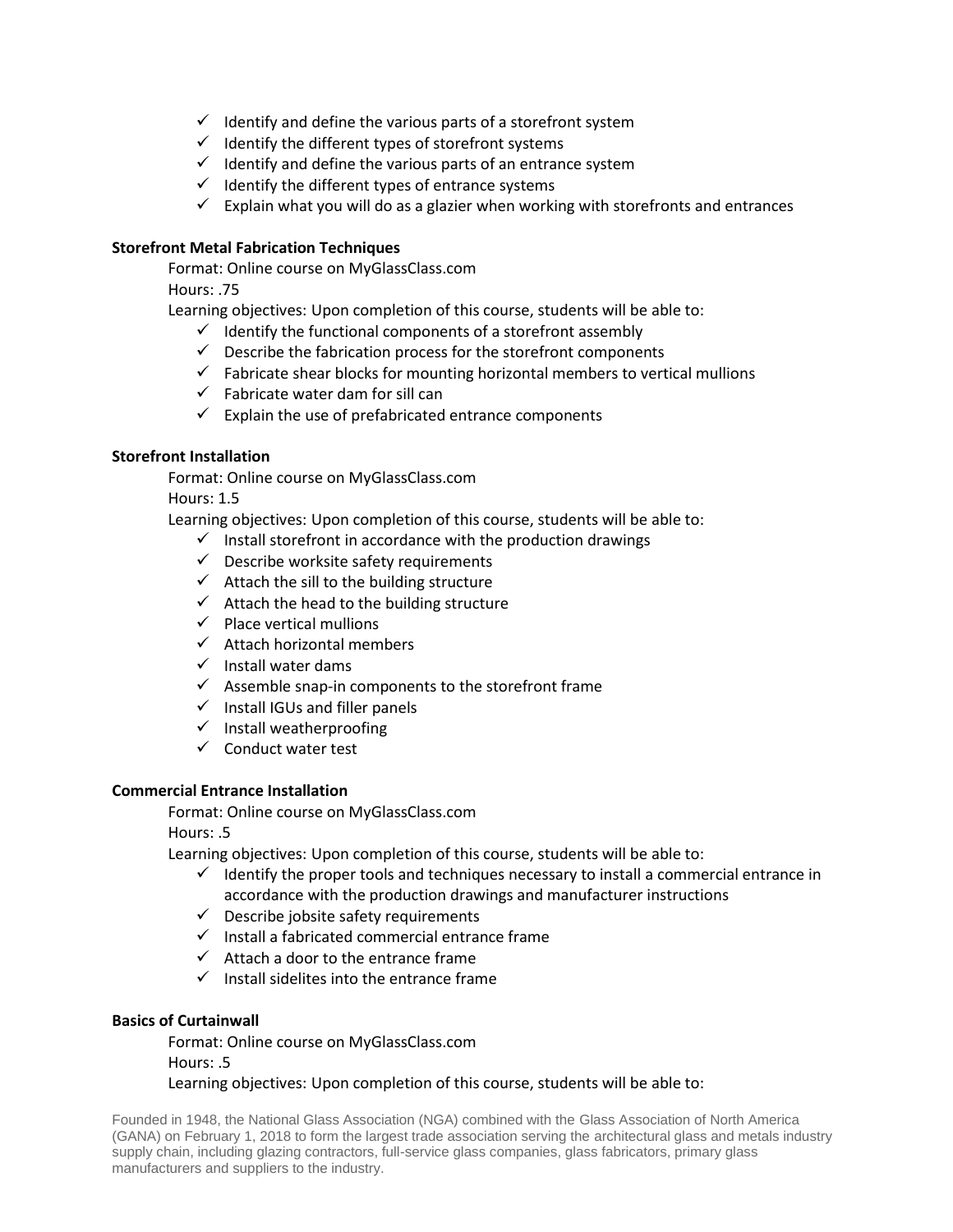- $\checkmark$  Define curtain wall
- $\checkmark$  Identify the types of curtain wall
- $\checkmark$  Identify common terms and components of a curtain wall
- $\checkmark$  Identify the two types of glazing methods used to install glass in stick curtain wall
- $\checkmark$  Identify the two types of waterproofing methods used in curtain wall
- $\checkmark$  Explain what you will do as a glazier when working with curtain wall

# **Curtainwall Fabrication Techniques: Stick Systems**

Format: Online course on MyGlassClass.com

Hours: .75

Learning objectives: Upon completion of this course, students will be able to:

- $\checkmark$  Identify the proper tools and techniques required to fabricate parts according to cut list
- $\checkmark$  Identify the functional components of a curtain wall assembly
- $\checkmark$  Describe the fabrication process for the curtain wall components
- $\checkmark$  Fabricate shear blocks for mounting horizontal members to vertical mullions
- $\checkmark$  Explain the use of prefabricated entrance components

# **Curtainwall Installation: Stick Systems**

Format: Online course on MyGlassClass.com

Hours: 1.5

Learning objectives: Upon completion of this course, students will be able to:

- $\checkmark$  Describe worksite safety requirements
- $\checkmark$  Install curtain wall anchors
- $\checkmark$  Install verticals
- $\checkmark$  Attach horizontals
- $\checkmark$  Attach weather-stripping
- $\checkmark$  Set glass
- $\checkmark$  Attach pressure bars
- $\checkmark$  Attach face cap
- $\checkmark$  Conduct a water test

# **GANA Glazing Manual, Part II (Chapters 9, 10)**

Format: Manual

Hours: 60

Learning objectives: Upon completion of the chapters referenced above, students will be familiar with:

- General guidelines for glazing system design<br>
Specific guidelines for confirming material co
- Specific guidelines for confirming material compatibility and setting glass
- $\checkmark$  Wet and dry glazing systems
- $\checkmark$  Pressure glazed systems
- $\checkmark$  Butt joint glazing
- $\checkmark$  Structural silicone glazing
- $\checkmark$  Acrylic foam tape structural glazing
- $\checkmark$  Sloped glazing
- $\checkmark$  Special considerations related to bent glass
- $\checkmark$  General guidelines for interior glazing
- $\checkmark$  Common types of doors, entrances and related hardware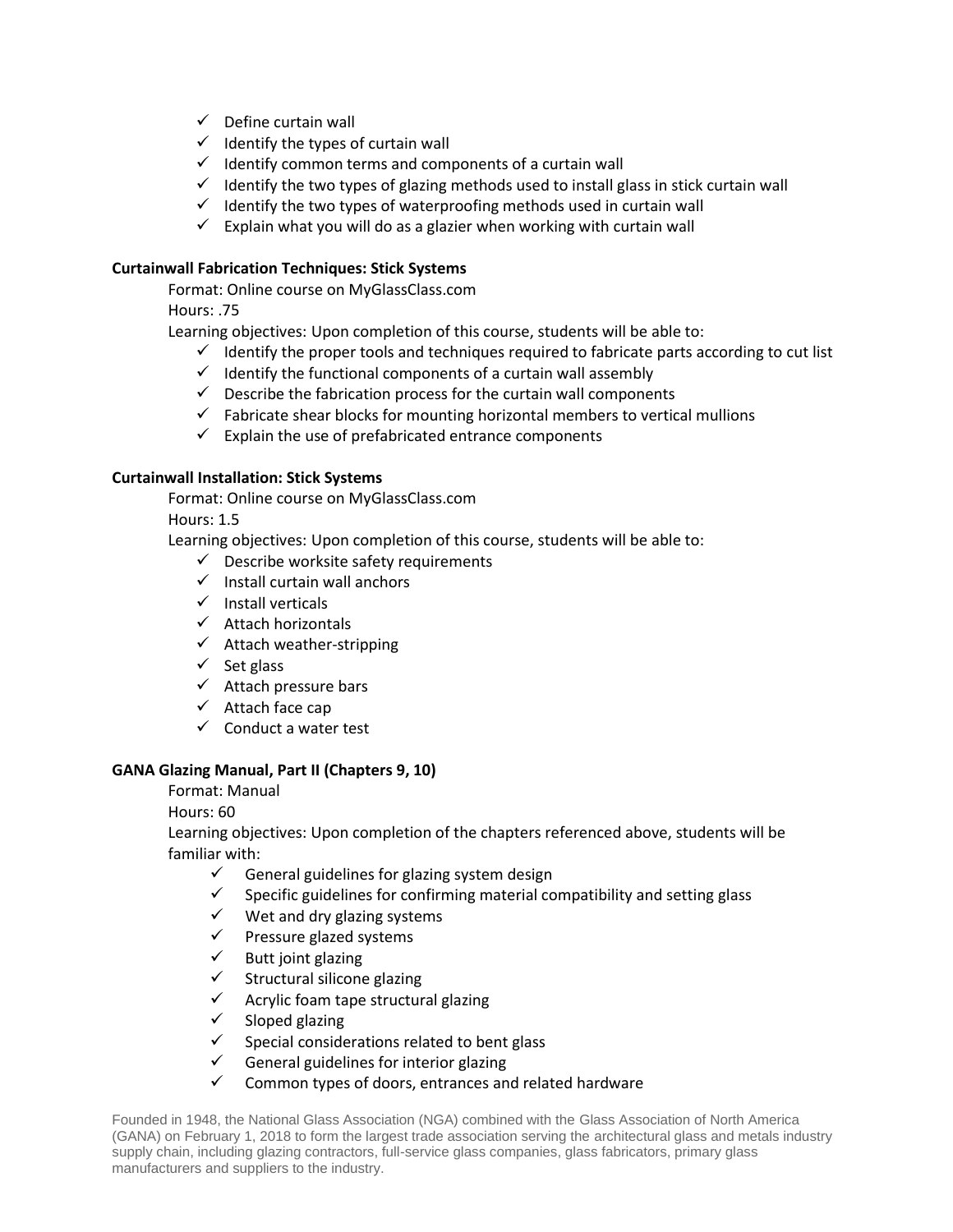$\checkmark$  Special glass applications (point-supported systems, walkways, glass railings) Students will be quizzed on their knowledge of the manual online at MyGlassClass.com.

# **YEAR THREE, SEMESTER TWO: ESTIMATING & CODES 104 Hours**

#### **Reading Plans and Blueprints**

Format: Online course on MyGlassClass.com

Hours: 2

Learning objectives: Upon completion of this course, students will be able to read and interpret plans and blueprints in order to identify what is needed for construction.

## **Intro to Estimating**

Format: Online course on MyGlassClass.com

Hours: 2

Learning objectives: Upon completion of this course, students will be able to interpret plans for the purpose of estimating projects.

### **Glass & Glazing Estimating Essentials Manual**

Format: Manual

Hours: 50

Learning objectives: Used in conjunction with the MyGlassClass.com courses on How to Read Blueprints and Plans, and Intro to Estimating—this manual will help glaziers new to estimating to:

- $\checkmark$  Identify the various types of pages that appear on blueprints
- $\checkmark$  Understand and identify the meanings of various symbols
- $\checkmark$  Understand how to distinguish between floor plans, elevations, sections, details, window and door schedules
- $\checkmark$  Understand how to interpret dimensioning and scale
- $\checkmark$  Learn how to complete the forms required for doing takeoffs and estimating
- $\checkmark$  Learn how to do basic labor estimation using data from blueprints
- $\checkmark$  Understand how to submit a bid
- $\checkmark$  Understand basic contractor relationships

## **Guide to the Glass and Glazing Requirements of the Model Building Codes**

Format: Manual

Hours: 50

Learning objectives: This guide will assist glaziers and glass installers in complying with all appropriate glazing requirements of the Model Building Codes. Includes chapters on Building Codes, Safety Glazing, Fire-Rated Glazing, Structural Requirements, Energy Conservation Codes, Green Construction, Accessibility, Repair and Alteration Work, and Compliance and Responsibility.